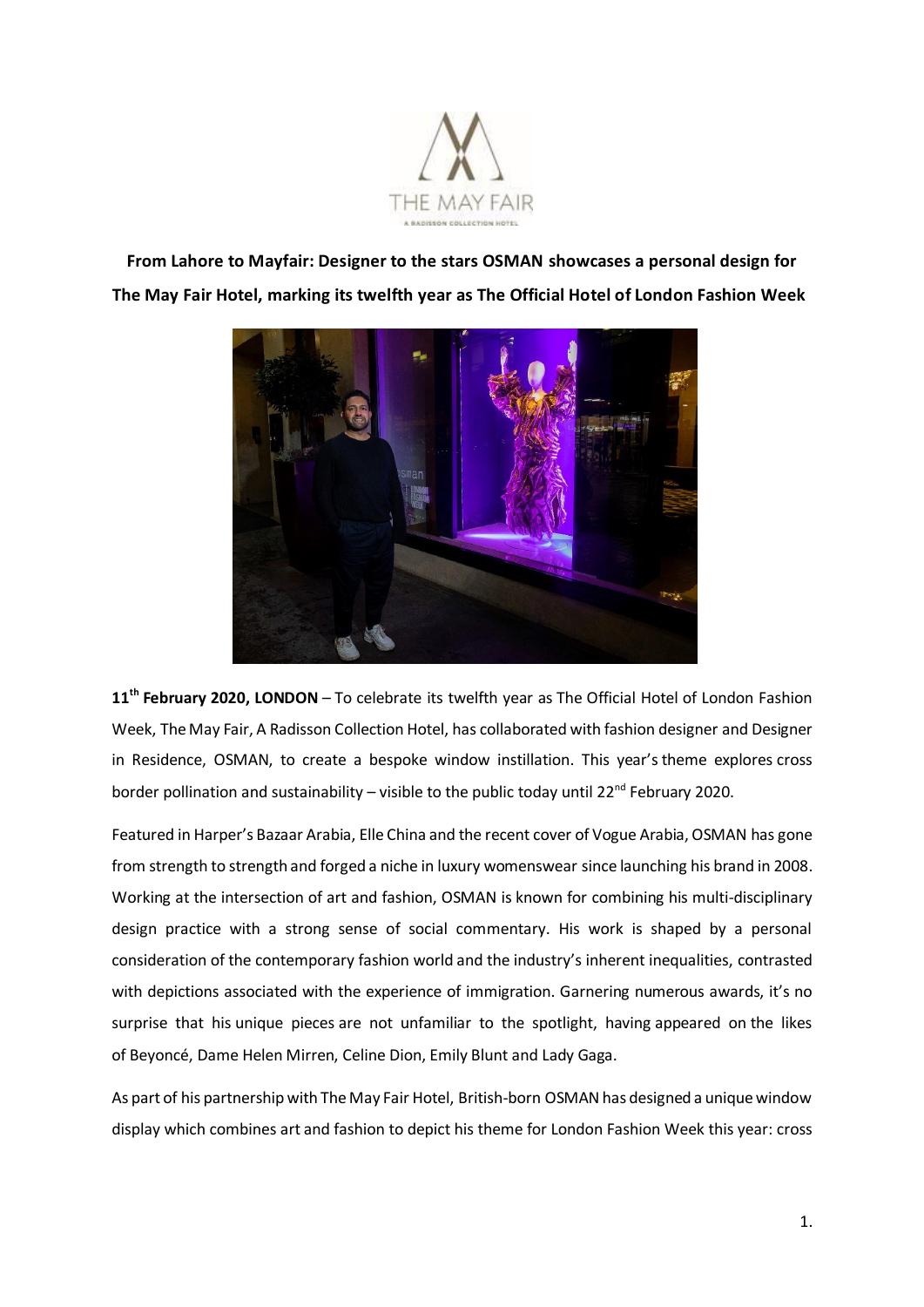border pollination and sustainability. The iconic gold dress, set in a transportive, revolving display originally appeared within a performance in Lahore, Pakistan. Images of the display can be found here.

As opposed to a traditional catwalk show, OSMAN has chosen to create a film for this year's London Fashion Week to highlight the importance of sustainability. The sold-out panel discussion *'Can we all be beautiful? Beauty, power and access'* will start with a screening of Osman Yousefzada's provocative art film. His film *'Her Dreams Are Bigger'* shines a thought-provoking light on the realities of fast fashion and global concepts of beauty, themes embodied within his window display at The May Fair Hotel.

Having unveiled the windows to the public today, the relationship between OSMAN and the hotel will extend throughout coming months. OSMAN has designed exclusive touchpoints for guests to experience, including distinct key cards and a series of 'OSMAN recommended' dishes available at the award-winning contemporary Italian and Spanish restaurant, May Fair Kitchen. Dishes include:

> *Pecorino and truffle tortellini with Parmesan crème Orange and avocado salad with spicy lemon dressing Chilli panko tiger prawns with jalapeño emulsion Chilli and lemon roasted chicken skewers*

**Osman Yousefzada, Designer in Residence** said: "*It's a privilege again to design the windows of The May Fair Hotel - The Official Hotel of London Fashion Week. This year my display is shaped by my personal consideration of the fashion industry and the idea of transporting across cultures and borders. This design is signature of the film and panel discussion at Whitechapel Gallery I have created in place of a catwalk show, to explore the idea of sustainability in fashion. I love the freedom of experimenting with fashion and art; creating a display at this renowned hotel has proven the perfect way to do this*".

**Botho Stein, General Manager, The May Fair Hotel** said: "*We are delighted to mark our twelfth year as the Official Hotel of London Fashion Week with an exclusive design from our Designer in Residence, OSMAN and look forward to guests' reactions to this thought-provoking display which shines light onto important societal issues. The showstopping display will allow OSMAN's iconic style and multidisciplinary practice to come to life throughout the hotel and the streets of Mayfair, reiterating our property as the Hotel of Fashion*".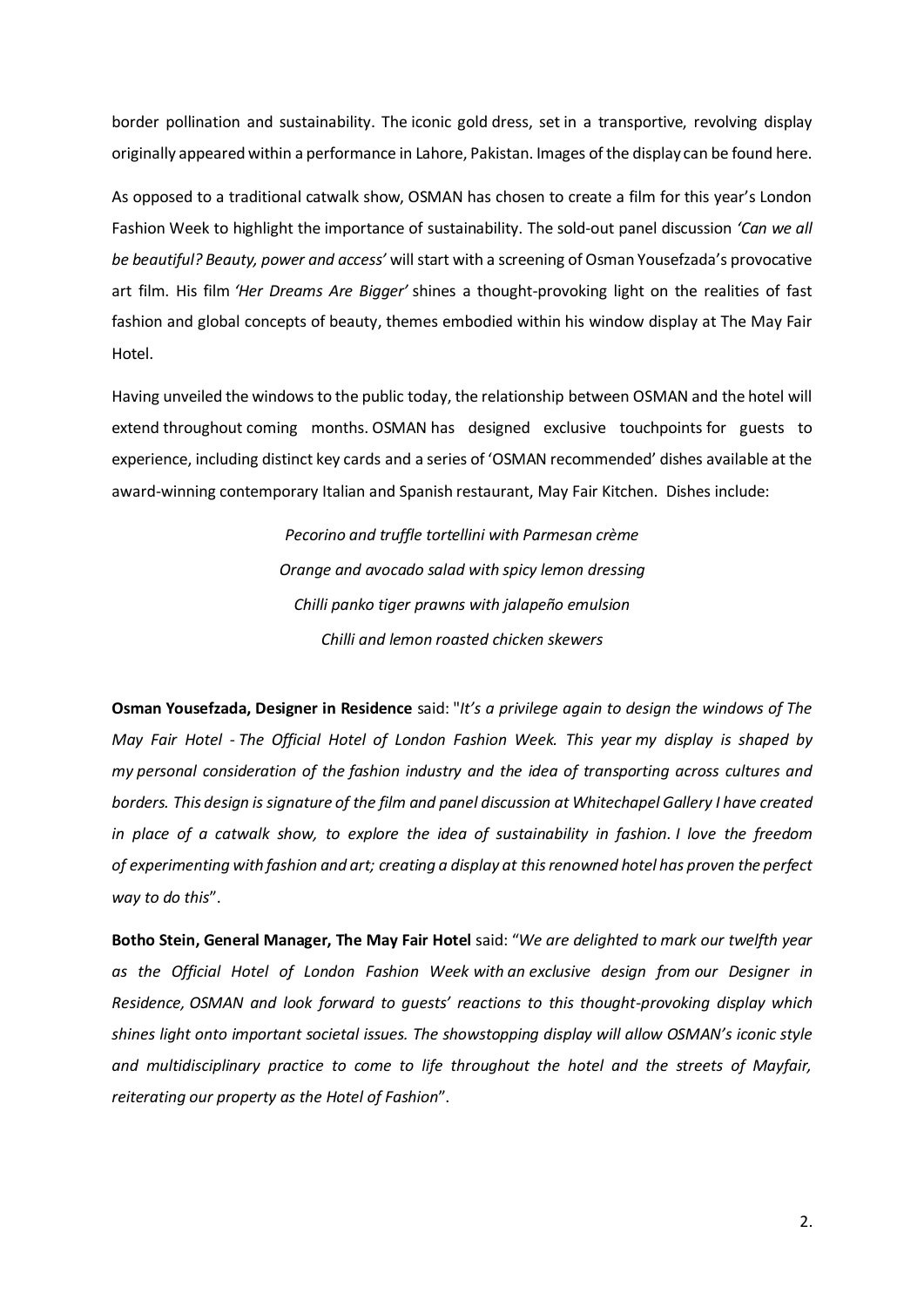Anyone wishing to stay in the hotel's chic five-star surroundings can also take advantage of its fantastic London Fashion Week accommodation deals. Find out more about the exclusive overnight The May Fair Hotel packages\* on offer [here,](https://www.themayfairhotel.co.uk/lfw) including 10% off the best available rates.

## **ENDS**

Please contact EHLMedia@edelman.com if you require further information.

## **EDWARDIAN HOTELS LONDON**

Edwardian Hotels London is one of the UK's largest privately owned hotel groups, which has been operating and developing its hospitality portfolio, including upscale five and four star luxury hotels, since Jasminder Singh OBE began his career within the hospitality industry in 1977; forming the beginnings of what would become Edwardian Hotels London.

Today, Edwardian Hotels London owns and operates The May Fair, The Edwardian Manchester, both part of premium lifestyle brand Radisson Collection, 10 Radisson Blu Edwardian hotels across London and a range of luxury restaurant and bar brands, including the award-winning Kitchen concept restaurants; May Fair Kitchen, Bloomsbury Street Kitchen, Peter Street Kitchen, Leicester Square Kitchen, Monmouth Kitchen and May Fair Bar, as well as Steak & Lobster and Scoff & Banter.

Edwardian Hotels London is currently engaged in its latest project, The Londoner. Set to open in June 2020, the world's first super boutique hotel in London's Leicester Square will incorporate a luxury lifestyle hotel, six concept eateries, bars, spa and private screening rooms. It is a member of Preferred Hotels & Resorts' prestigious Legend Collection.

For more information, visit [http://www.edwardian.com](https://nam05.safelinks.protection.outlook.com/?url=http%3A%2F%2Fwww.edwardian.com&data=02%7C01%7CLottie.Cooper%40edelman.com%7Cbfc7e98fd94347ee579a08d75d4ef034%7Cb824bfb3918e43c2bb1cdcc1ba40a82b%7C0%7C0%7C637080465983499065&sdata=12q0tu1Ta4ONODMu8xrn1FoepAjtjadUfoPzeKAmyB8%3D&reserved=0)

## **About OSMAN**

Since launching his eponymous label in 2008, Osman Yousefzada has forged a niche in luxury womenswear with an intellectual approach to design, exploring and cross pollinating with other creative disciplines, garnering numerous awards. He is one of the brightest stars in international fashion. With the opening of the House of Osamn in Fitzrovia in 2018, in a historic Georgian townhouse, he unveiled a vision of the future of his brand – a holistic world of art and design.

Osman's family background gave him a grounding in both technique and aesthetics. He grew up in extraordinarily conservative and religious milieu, the son of Afghan and Pakistani parents, in Birmingham. From fashion stints at Central St Martins in London to an MPhil at Cambridge University, he has had a real mix of theology, ritual and contemporary art as well as crossing of continental and cultural boarders for inspiration.

Please find more information on his [screening](https://www.whitechapelgallery.org/exhibitions/her-dreams-are-bigger/) [here](https://www.whitechapelgallery.org/exhibitions/her-dreams-are-bigger/) and [panel discussion](https://www.whitechapelgallery.org/events/can-beautiful-beauty-power-access/) at Whitechapel Gallery [here.](https://www.whitechapelgallery.org/events/can-beautiful-beauty-power-access/)

## **ABOUT BRITISH FASHION COUNCIL**

The British Fashion Council (BFC) was set up in 1983 to promote British fashion internationally and coordinate this promotion through fashion weeks, exhibitions and showcasing events. The BFC now supports designers beginning at college level and extending to talent identification, business support and showcasing schemes to help British designer businesses develop their profiles and business globally and promote British fashion and its influential role in Britain and London. The BFC Colleges